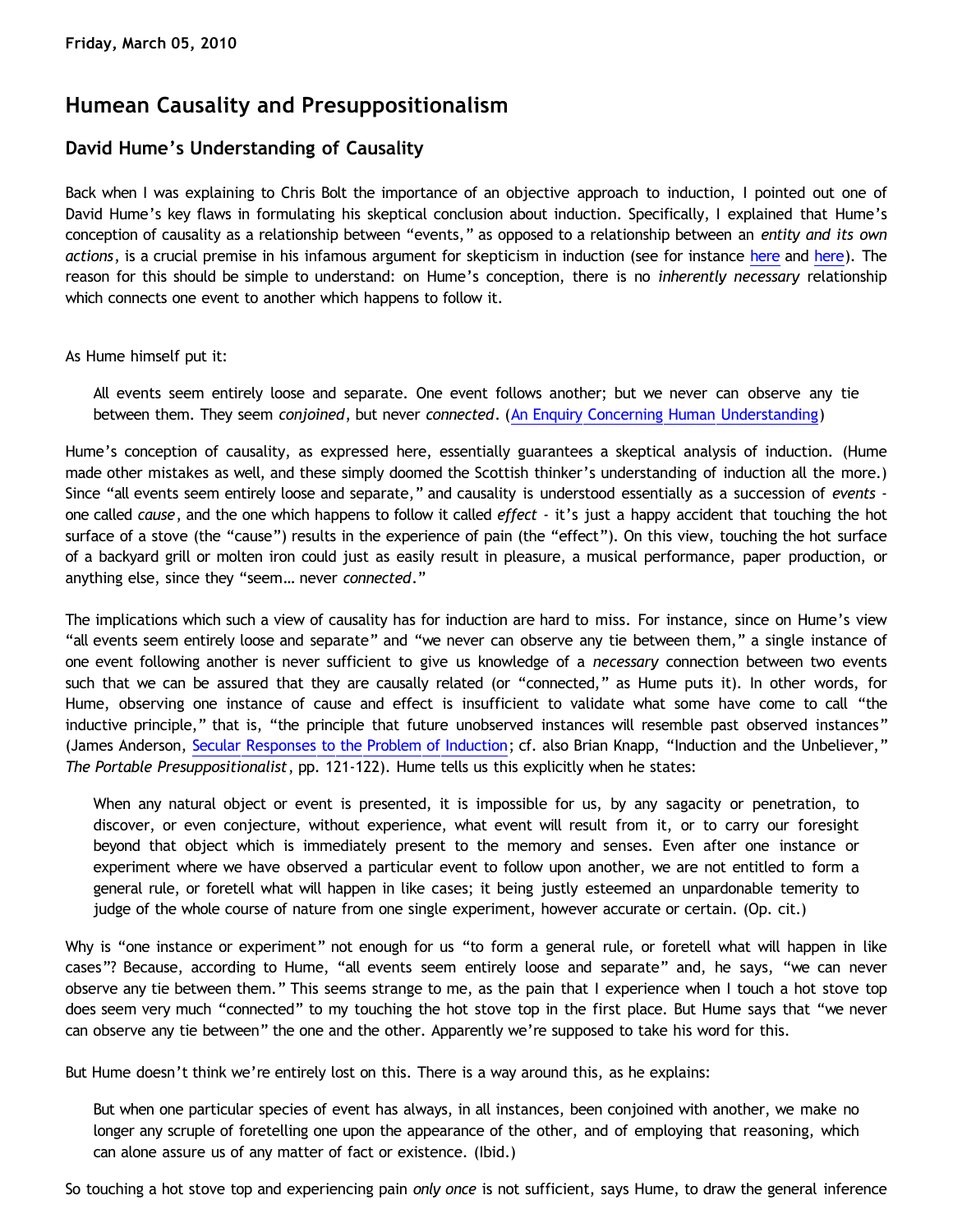that touching it again will result in the same experience. But, he says, if this happens "always, in all instances," there is apparently no objection against considering such a rule. In other words, in order to formulate the general rule that touching a hot stove will cause pain, we need to know that in "all instances" of touching a hot stove – that is, not 50%, not 75%, not 98% of the time, but 100% of the time – the one touching it experiences pain.

The question at this point becomes: how do we know when we have knowledge of "all instances" of "one particular species of event"? Since we are not omniscient, it can reasonably be supposed there will always be the possibility that some instances of a particular species of event lie outside of our knowledge, and among them may be instances which do not resemble the instances which we do know about. Hume gives no indication as to how one could confidently be assured that he has "all instances" to work with, or how one can reliably conclude that there are no instances outside of his knowledge which defy the norm of those which he does know. Since no one individual has knowledge of "all instances" of touching a hot stove, Hume is essentially saying that no one meets the minimum requirements needed to conclude *as a general rule* that touching a hot stove will cause pain.

Hume's own terms arbitrarily require omniscience as a standard, even though there is no such thing as omniscience. But without it, his conception of causality dooms us to the skepticism for which he is so famous.

To make matters worse, Hume seemed to believe that the *imagination* serves as some kind of final court of appeal in settling the difficulty. In his search for a "connexion" between one event (the cause) and another (the effect), Hume explicitly pointed to what one "feels" in his imagination, and only when repetition of the conjoined events in succession is involved:

It appears, then, that this idea of a necessary connexion among events arises from a number of similar instances which occur of the constant conjunction of these events; nor can that idea ever be suggested by any one of these instances, surveyed in all possible lights and positions. But there is nothing in a number of instances, different from every single instance, which is supposed to be exactly similar; except only, that after a repetition of similar instances, the mind is carried by habit, upon the appearance of one event, to expect its usual attendant, and to believe that it will exist. This connexion, therefore, which we *feel* in the mind, this customary transition of the imagination from one object to its usual attendant, is the sentiment or impression from which we form the idea of power or necessary connexion. Nothing farther is in the case. Contemplate the subject on all sides; you will never find any other origin of that idea. This is the sole difference between one instance, from which we can never receive the idea of connexion, and a number of similar instances, by which it is suggested. The first time a man saw the communication of motion by impulse, as by the shock of two billiard balls, he could not pronounce that the one event was *connected*: but only that it was *conjoined* with the other. After he has observed several instances of this nature, he then pronounces them to be *connected*. What alteration has happened to give rise to this new idea of *connexion*? Nothing but that he now *feels* these events to be connected in his imagination, and can readily foretell the existence of one from the appearance of the other. (lbid.)

Essentially, Hume is saying here that, without a sufficient number of iterations (Hume indicates no specific quantity here), the imagination does not have enough input from the world to consider one event "conjoined" with another, to be "connected" – i.e., to be *causally* connected. If you touch your finger to a hot stove and feel the pain of a burn *one time*, that's not sufficient to attribute a causal connection between the one action of touching your finger to a hot stove and feeling pain. For Hume, you have to do this numerous times (how many, he does not say) for you to finally " get it" (or "*feel*") in your imagination that touching a hot surface and experiencing pain are causally "connected."

To make sure we understand this correctly, Hume states it again as follows:

In all single instances of the operation of bodies or minds, there is nothing that produces any impression, nor consequently suggest any idea of power or necessary connexion. But when many uniform instances appear, and the same object is always followed by the same event; we then begin to entertain the notion of cause and connexion. We then *feel* a new sentiment or impression, to wit, a customary connexion in the thought or imagination between object and its usual attendant; and this sentiment is the original of that idea which we seek for. (lbid.)

Streminger interprets Hume accordingly:

Since we never perceive a propter hoc, but only a post hoc, causal connections have to depend on the creative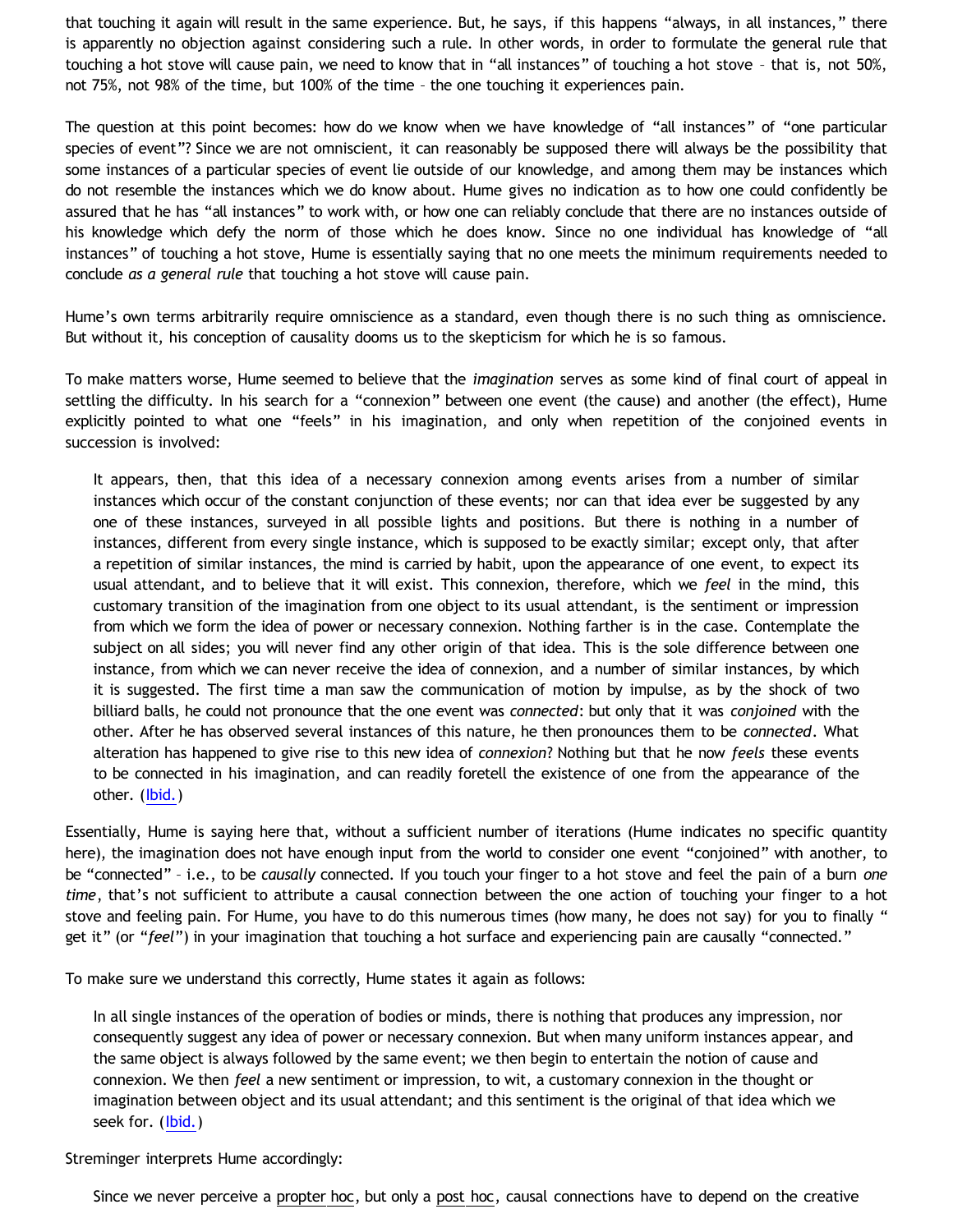imagination. ([Hume's Theory of Imagination](http://www.humesociety.org/hs/issues/v6n2/streminger/streminger-v6n2.pdf))

Notice what is being affirmed here: that something metaphysical ("causal connections") depends on what the imagination creates. The role of man's imagination, says Streminger (interpreting Hume), is "to structure the stream of [one's] perceptions" (Ibid.). Presumably, a "stream" of perceptions has no structure apart from what the imagination imposes on them. Or, they do have a natural structure, but, perhaps, the structure provided by the imagination has greater epistemological import as a faculty by which those perceptions are assembled into content amenable to inductive inference. Either way, the sequence here seems to be perception plus imagination yields the material needed to generate inductive conclusions. Causal connections in themselves are ultimately subjective phenomena on Hume's view. As John Vickers puts it, "the objectivity of causality, the objective support of inductive inference, is thus an illusion" [\(The Problem of Induction,](http://plato.stanford.edu/entries/induction-problem/) from [The Stanford Encyclopedia of Philosophy\)](http://plato.stanford.edu/).

In this way, I wager that David Kelley is correct in his assessment of Hume when he interprets Hume to be saying (note that Kelley is not presenting the Objectivist view here):

The mark of an axiom, of a self-evident truth, is that we cannot deny it without contradicting ourselves. And the test of whether a proposition is contradictory, is whether we can imagine it. We cannot imagine a case where A equals not A. That's why the law of identity, A is A, is self-evident. It cannot be denied without contradiction; we cannot imagine it being false. But we can imagine that fire soothes on Monday, Wednesday and Friday, and burns on Tuesday, Thursday and Friday, Sunday being a day of metaphysical rest. The law of causality can be denied without self-contradiction, so it cannot be an axiom. And even if it were an axiom, finally, that wouldn't do us any good. Axioms, says Hume, are merely relations among our own ideas. They are arbitrary constructs that we make true by the way we define our own terms. And therefore they don't tell us anything about reality. [\(Universals and Induction\)](http://www.objectivismstore.com/store/comersus_viewItem.asp?idProduct=35)

To be sure, Hume held some seriously defective views. To summarize, Hume's view of causality entails the following points:

- 1. Causality is a relationship between "events"
- 2. There is no inherent necessity connecting one event to another (they "seem entirely loose and separate" and "we can never observe any tie between them")
- 3. A single instance is never sufficient to inform a general principle
- 4. Exhaustive knowledge of all instances is needed to form a general principle (repetition)
- 5. The "necessity" of cause and effect relationships is ultimately grounded in the imagination

Given underlying assumptions as strange as these, it should be no wonder why Hume could only come to the conclusion about induction for which he is so well known. Indeed, it could rightly be said that the problem of induction is the problem of seeking an adequate justification for inductive generalization when one's conception of causality is so expressly geared against it. Absent from Hume's analysis, so far that I've been able to find, is a defense of the view that causality is a relationship of events, or of the premise that "all events seem entirely loose and separate" and that "we can never observe any tie between them." And yet, as should be clear, these are key assumptions in Hume's skeptical argument.

## **Hume and Presuppositionalism**

Now it is important to note that, when presuppositionalists raise the problem of induction in their apologetic challenges against non-believers, they very typically cite Hume as an authority on induction. And in doing so, they express no concern for or dissatisfaction with Hume's conception of causality which underlies his skeptical conclusion about the nature of inductive inference. On the contrary, presuppositionalists generally point to Hume as if he were an unquestionable authority on the matter. In this way presuppositionalists tacitly endorse the premises in Hume's argument, among them, sadly, his conception of causality.

When engaging presuppositionalists who attempt to raise the problem of induction as a debating point, it is a good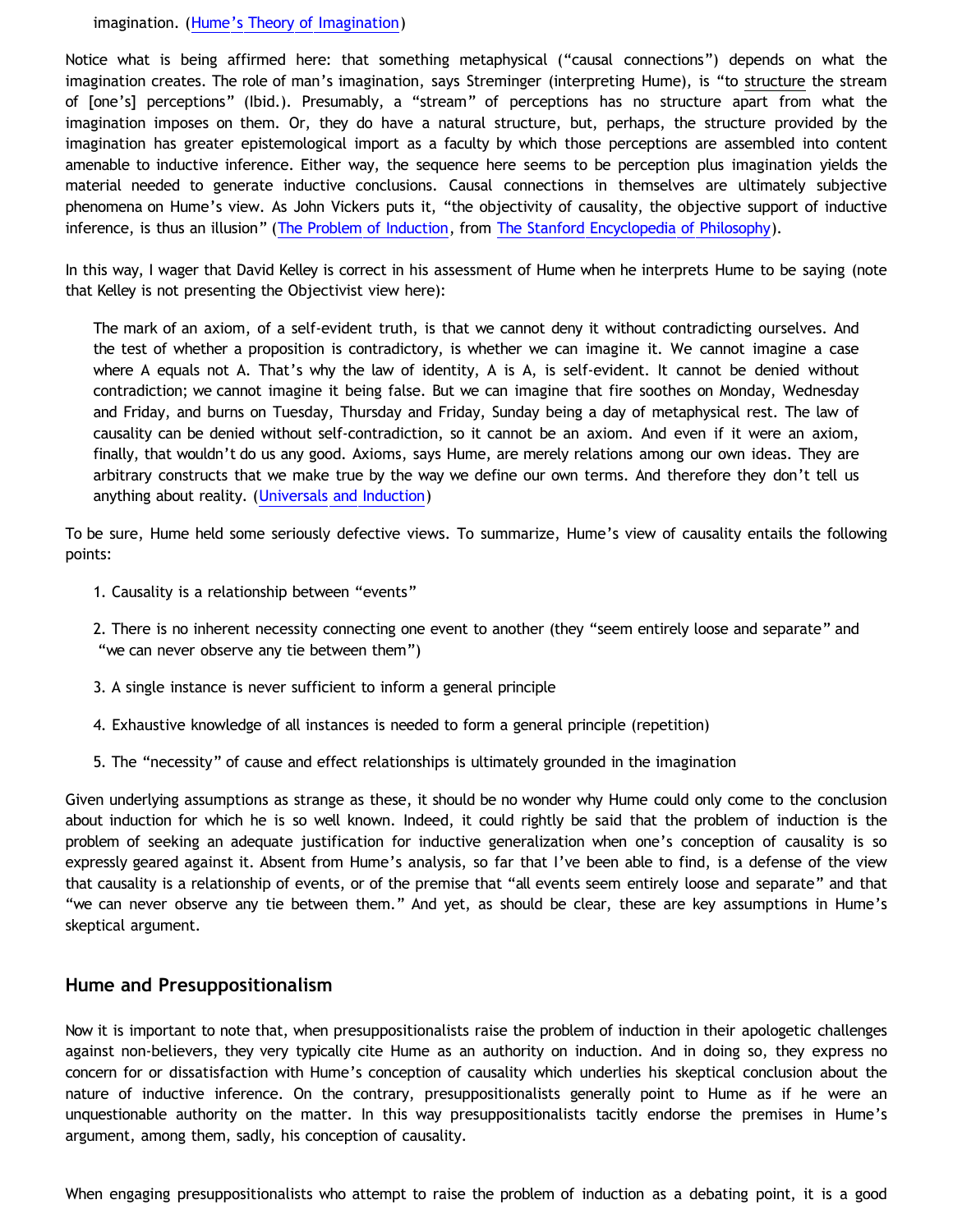idea to ask them whether or not they think Hume's argument for inductive skepticism is sound. This will answer many questions at the outset. For instance, if the apologist concedes that Hume's argument is not sound, then he should acknowledge the fact that raising the issue to begin with is futile. An argument admitted to be unsound is not one which needs to be taken seriously. If the apologist insists that Hume's argument is sound, we should invite him to reconstruct the argument and argue for its premises. Moreover, if he truly thinks Hume's argument is sound, then he needs to live with its skeptical conclusion, and this would be counterproductive to his apologetic agenda.

In my experience, however, apologists who invoke the inductive version of presuppositionalism typically resist stating for the record whether they think Hume's argument is sound or not. (See for instance my [08 Oct. 2009 comment in this](http://bahnsenburner.blogspot.com/2009/10/chris-bolt-on-hume-and-induction.html) [blog](http://bahnsenburner.blogspot.com/2009/10/chris-bolt-on-hume-and-induction.html) and my exchanges with Paul Manata in the comments section of [this blog](http://debunkingchristianity.blogspot.com/2006/04/justifying-tag-part-2-response-to-paul.html).) This is quite telling, for it suggests that apologists who raise the issue are unwilling to take much of a stand on it. It becomes all the more revealing when it is pointed out that Hume's conception of causality is faulty, and apologists subsequently distance themselves even further from taking a stand.

Swallowing Hume's conclusion about induction in whole without examining his premises seems to be commonplace among presuppositionalists, even in the case of those who should know better. Greg Bahnsen, for instance, who holds that "the causal principle is seen to be intelligible only within the Christian framework of thought," cites Hume as an " unbeliever" who was "both brilliant and honest about the matter," pointing to Hume's "devastating critique of causal reasoning in *An Inquiry Concerning Human Understanding*" as "the foremost example of this" (*Van Til's Apologetic: Readings & Analysis*, pp. 618-619, including 619n.143). Hume is said by Bahnsen to number among those "unbelievers" who "have openly conceded that they have no rational basis for believing that the future will resemble the past" (Ibid., p. 619). Bahnsen summarizes the essence of the Humean concession as follows:

We may have observed that event B followed event A many times in the past, but to know that B *necessarily* follows A (i.e., that the relation is causal), calls for reference to a metaphysical principle (namely, the future will be like the past) for which the unbeliever has no warrant or right. As Bertrand Russell was driven to conclude: "The general principles of science, such as the believe in the reign of law, and the belief that every event must have a cause, are as completely dependent upon the inductive principle as are the beliefs of daily life. All such general principles are believed because mankind have found innumerable instances of their truth and no instances of their falsehood. But this affords no evidence for their truth in the future, unless the inductive principle is *assumed*." Assumed? But that is what was supposed to be proved! Russell was aware of his defeat: "Hence we can never use experience to prove the inductive principle without begging the question. Thus we must… forgo all justification of our expectations about the future." (Ibid.; quoting Russell's "On Induction," in *The Problems of Philosophy* (1912; reprint, London: Oxford University Press, 1959), 69, 68.)

What is noteworthy here is that neither Bahnsen nor Russell ever seems to question Hume's conception of causality, an element which is integral to the skeptical conclusion for which Hume is so famous.

Similarly, in his essay "Induction and the Unbeliever" (*The Portable Presuppositionalist*, pp. 118-142), presuppositional apologist Brian Knapp cites Hume as one raising the question of how we can justify induction (cf. pp. 122-123), but never questions the premises underlying Hume's argument for the view that "induction is hence unjustifiable" (p. 129, citing [this Stanford Encyclopedia of Philosophy article\)](http://plato.stanford.edu/entries/induction-problem/). Nor does Knapp express any concern for the particular understanding of causality assumed by Hume in framing the famous problem.

So the tendency to miss the significance of Hume's conception of causality in generating his skeptical conclusion in regard to induction does not appear to be an isolated incident, but rather a widespread habit. It is therefore unlikely to occur to presuppositionalists that a worldview which avoids the defects in Hume's conception of causality may very well be immune to the systemic skepticism to which it leads. Since Hume's conception of causality plays a central role in establishing his skeptical view of induction, a philosophy which holds to an alternative understanding of causality is unlikely to suffer from the same vulnerability.

In a forthcoming blog, I will explain just how the Objectivist view of causality does in fact avoid the pitfalls which plague Hume's problem of induction. However, it is my prediction that presuppositionalists will ignore these points as if they did not pertain, and continue to insist that only Christianity somehow solves the problem of induction (even though it lacks an objective understanding of causality). But don't be surprised when at this point they fail to present arguments and instead prefer simply to rattle off questions in rapid succession in the manner of "How do you know….?" over and over and over again, while ignoring answers given to those questions.